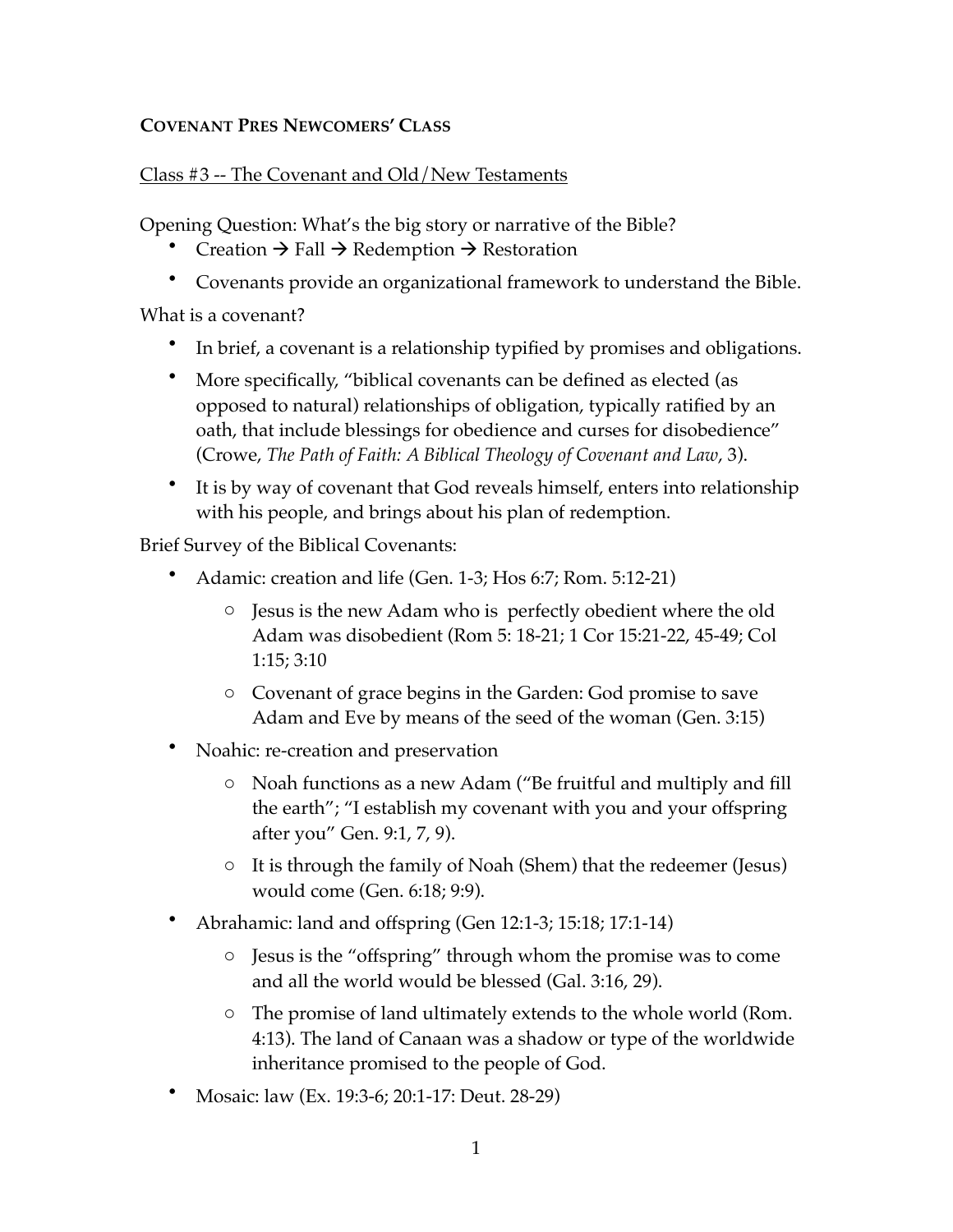- o Jesus alone perfectly obeyed all the requirements of the law of God.
- o He also bore the curse of the law by becoming a curse for us (Gal 3:13).
- o "So then, the law was our guardian until Christ came, in order that we might be justified by faith" (Gal. 3:24).
- Davidic: kingship (2 Sam. 7)
	- o The Lord promises to build David a house (2 Sam 7:11); establish his kingdom forever; "I will be to him a father, and he shall be to me a son" (2 Sam 7:14); his throne will be established forever (v.16).
	- o Jesus is this son of David (Matt 1:1, Rom. 1:3-4); he is the rightful heir, ruling the nations; seated at the Father's right hand (Acts 2:31-34; Eph 1:20; Col. 3:1; Heb 1:13; 10:13).
- New: fulfillment (Jer. 31:31-34; Heb. 7:22; 8:6; 9:15; 12:24; 2 Cor. 3:6)
	- $\circ$  Jesus mediates the new covenant (Heb. 7:22; 8:6; 9:15); He is a superior high priest (Heb. 4:14); His blood takes away sin permanently (Heb 10:1-4, 10-14).
	- o Law of God written on our hearts (Heb. 8:8; 10:16)
	- o Greater outpouring of the Holy Spirit (Acts 2); free access to God (Heb 4:14-16)
	- o All of the covenants point to and are fulfilled in Christ.

I. We see the New Testament in harmony with and completing the Old, not replacing it or teaching a different Gospel

NT speaks of OT "scripture" in harmony with the Gospel

- The New Testament is the conclusion of the story that began in the Old Testament.
	- o Listen to Paul: "set apart for the gospel of God which he *promised beforehand* through his *prophets* in the *holy scriptures*, concerning his Son, who was descended from *David*, according to the flesh and was declared to be the Son of God in power" (Rom. 1:2-4).
	- o "That Christ died for our sins in accordance with the *Scriptures*, that he was buried, that the was raised on the third day in accordance with the *Scriptures*…" (1 Cor 15:3-4).
- II Tim 3:16 (written in the 60s, likely before the Gospels were in regular circulation); Matt 5:17-20 (Xp and the Law); Heb 4:12

II. In both testaments, the mode of salvation has always been faith -- Heb 10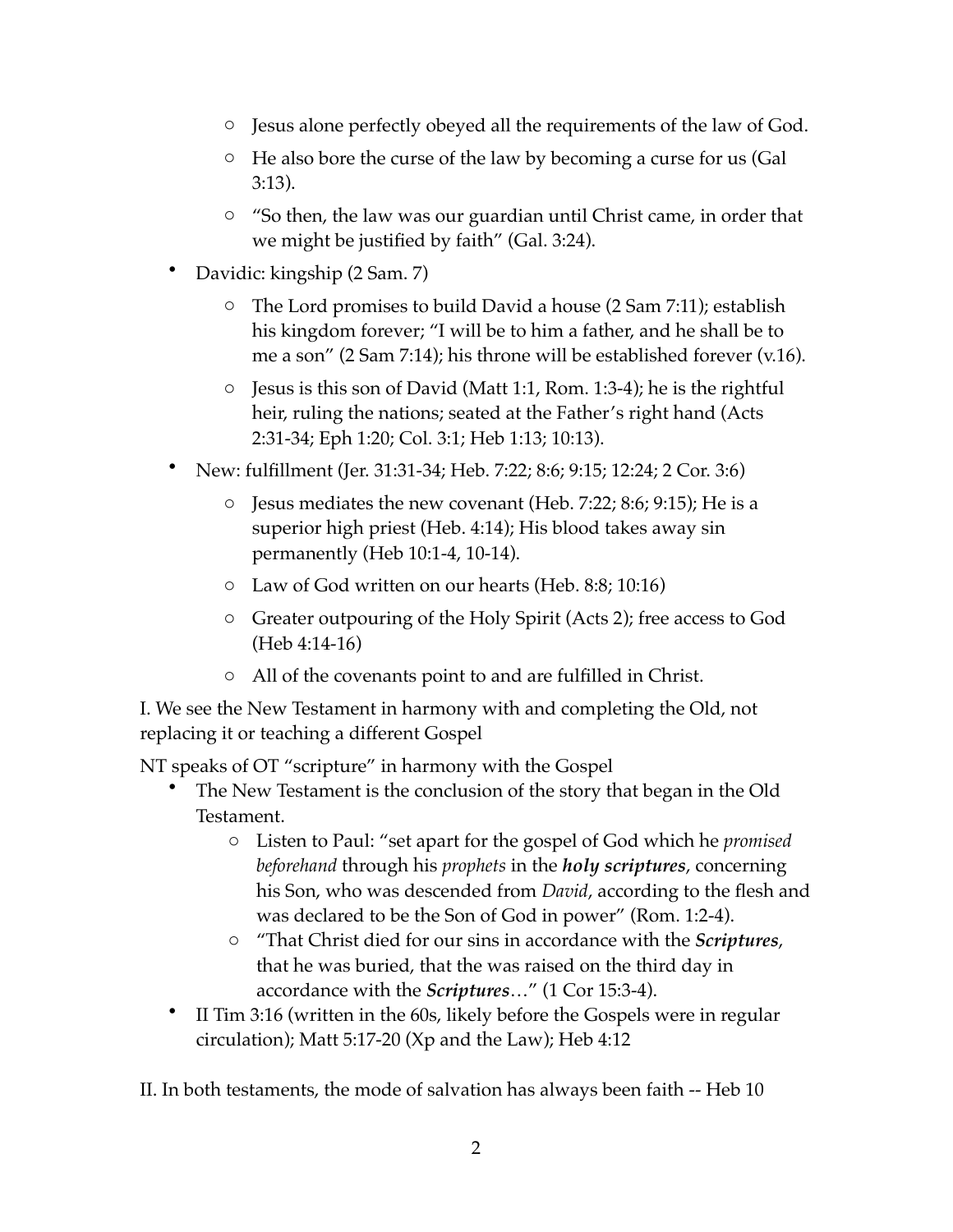Berkhof: "Many of the Israelites... sought to base their claim to salvation on a scrupulous fulfillment of [the law] as a body of external precepts. But in the case of those who understood its real nature, who felt the inwardness of and spirituality of the law, it served to deepen the sense of sin and to sharpen the conviction that salvation could be expected only from the grace of God. The essence of real piety [through the history of redemption] was ever-increasingly seen to consist in a confident trust in the God of salvation."

- » So Psalm 25:7,11
- » 1 Pet 1:10 ("prophets… grace")
- » Rom 3:21
- » Heb 3:15--4:2 ("we've had the gospel... just as they")
- » Deut 7:7ff
- » Gen 8:21 (purposeful grace in the face of sin, just as Rom 5:8)
- » Ps 51:1-2
- » Eph 1:4-10 (the comprehensive, eternal plan)

III. Yet, there is continuity and discontinuity resulting from the greatness of the Covenant expressed in Christ.

- Heb 10:1 -- all else was shadow
- Heb 8:6 (remembering  $4:2&6$ ); Rev 21:6 -- He is superior/absolute/ complete
- Heb 1:1 -- He is final ("he sat down...")
- Colossians 1:15ff -- He has supremacy in everything » So, *discontinuity* in the unique clarity and finality of the Incarnation, but *continuity* in the reliance on the grace of God from eternity

IV. Contrary to what our culture says, the OT is not all about "law" and the NT all about "grace"

A. Covenant of grace begins in the OT (Gen 3:15 & 21)

- E.g., Redemption first (God delivers Israel out of Egypt), then he gives commands at Mt. Sinai (indicative before imperative).
- Exodus 34:6ff (This description reoccurs throughout the OT)
- Deut 7:7ff
- 2 Ki 20 & 1 Ki 21
- Psalm 32
- Isa 53; Jonah 4; Micah 7:18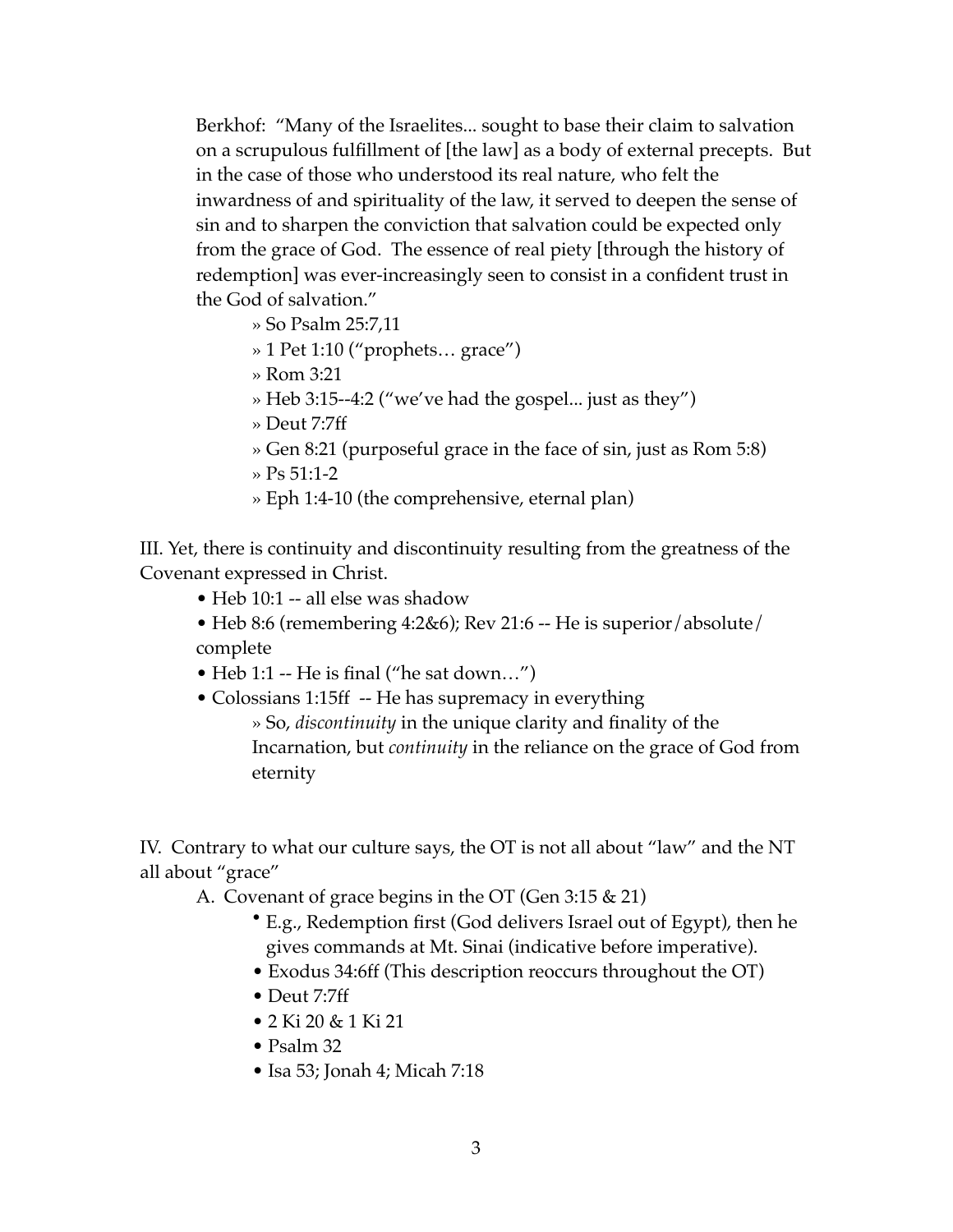B. "Law" in the NT, as with OT, the terminology of strict requirements for obedience.

- To live in a relationship with God (covenant) implies that there be rules (law). Any relationship built on love must have rules (e.g., marriage).
- Matt 6:1-4 (specific actions for "reward" as OT)
- Matt 7:19ff & Jas 2:14-17
- Jn 5:14 (aside: why would this be true? To instruct)
- I Tim 3:4 & 5:9 -- hard & fast criteria
- Phil  $2:13$

C. There is *one* people of God throughout Scripture, not two.

- Gentiles have been grafted into spiritual Israel (Rom 11:11-24). No longer "strangers and aliens" but "fellow citizens," "members of the household of God" (Eph. 2:19-22).
- Difference between ethnic Israel and spiritual Israel; "circumcision of the heart" vs. "physical circumcision" (Deut 10:16; 30:6: Jer. 4:4; Rom. 2:28-29)
- In the OT, physically belonging to Israel does not negate the need for true saving faith. Faith has always been the mode of membership the Church (Rom 4:1ff & Rom 10:1-3).
- NT believers are describes with same language as OT believers (1 Peter 2:1-10 & 1 Sam 12:22, Ex 19:6, Dt 7:6)
- Eph 1:4 -- how cd. this be true and his people divided?

V. The problem, then, is one shared with God's people in all ages: the way we think about our righteousness

• Lovelace's idea of justification:

"Only a fraction of the present body of professing Christians is solidly appropriating the justifying work of Christ in their lives. Many have so light an apprehension of God's holiness and of the extent and guilt of their sin that consciously they see little need for Grace. Many have a theoretical commitment to this doctrine, but in their day-to-day existence they rely on their sanctification for justification, drawing their assurance of acceptance with God from their sincerity, their past experience of conversion, their recent religious performance or the relative infrequency of their conscious, willful disobedience."

» As with God's people in the past, we are tempted to believe we're righteous when we act righteously. This was Luther's revolution: